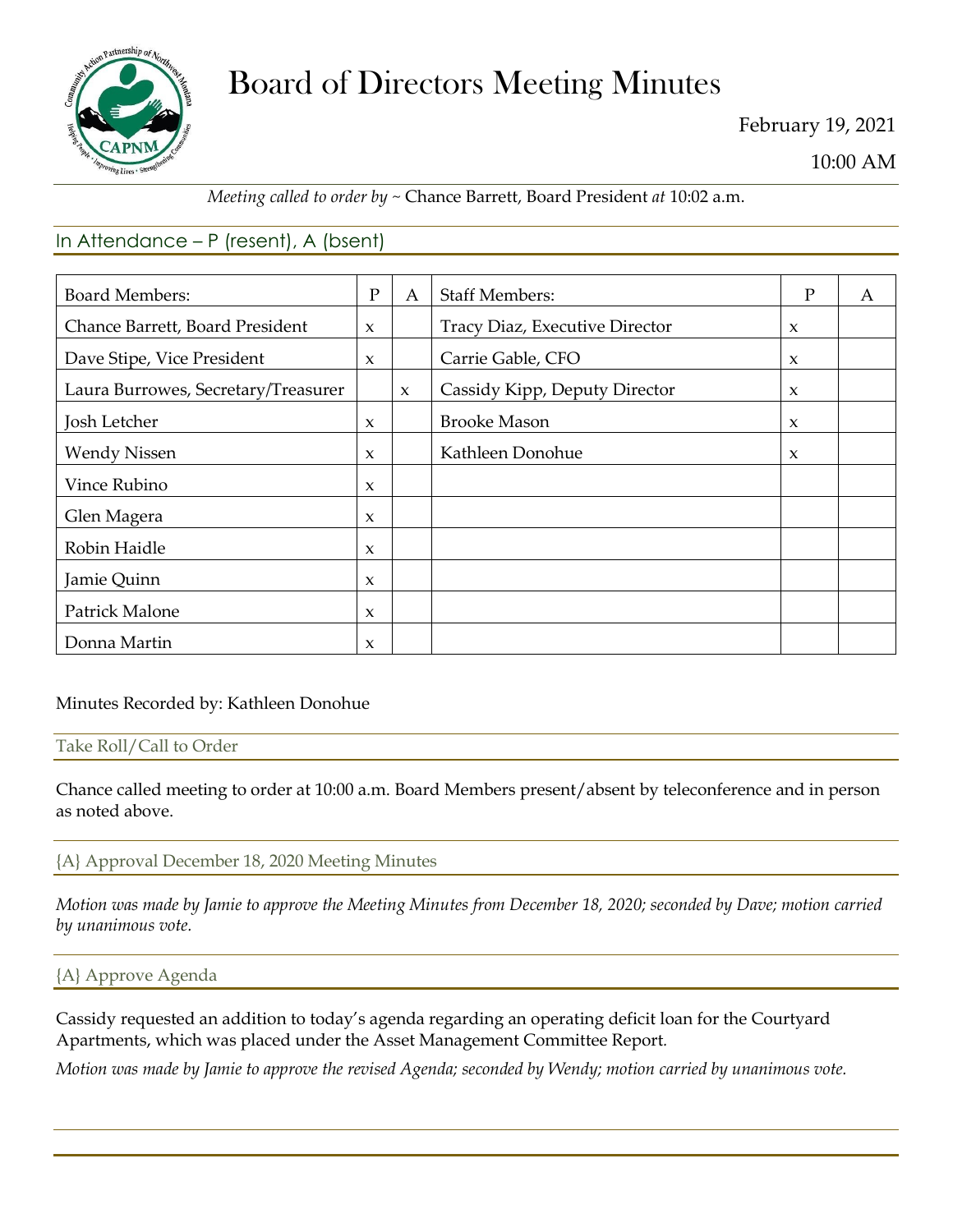Carrie stated she had just received notification of an additional \$450,000 in COVID related funds. CSBG is underspent; and we have received approval from the state to use the funding for the cubical purchase. ESG is under budget and CAP has received an additional \$1.4 million in funds; 80% of these funds need to be spend by March of 2022. Discussion regarding where to best use the funds, including possible subcontracting for other programs. Chance brought up the possibility of using some funds for an actual homeless report. Discussion regarding how to spend Rental Assistance from Bank of America, which needs to get spent down; CAP has received notice of an extension to 04/01/2021. Montana Innovation Grant was under spent and some funds returned. There are also a few COVID related grant funds that need to be spent down. Allocable pool is under budget. Northwest Energy Fund will most likely not be spent down. We try to notify the state early on in regards to this so the funds can be reallocated. We just got our contract for fuel assistance. E&T is on budget, Section 8 is showing a profit.

*Motion was made by Chance to approve updated financial status; seconded by Glen; motion carried by unanimous vote.*

## {B} Bylaw Committee Report

Vince reported that there were no major changes, and there were no questions by the Board. Tracy asked that the Bylaw Committee review the sections on electronic meetings and voting. She will take a look at the CAPLAW recommendation and send out an update.

## {B} Asset Management Committee Report/Discussion

Dave reported. Discussion ensued about the Courtyard situation. Tracy said 5 units were affected, and that there is some concern about bathtubs. It will be one to two weeks before tenants will be able to move back in. Infinity conducted an inspection in July of 2020, but no official report was issued. Dave also reported that we decided not to buy the Evergreen property due to the property inspection.

Discussion regarding Main office possibly moving. Chance reports that CAP received two unsolicited offers, also that Glacier Bank would like an opportunity to bid on our building if we decide to move. One Comparative Market Analysis gave a value of \$58.40 per square foot, as is, but Chance believes it may really be closer to \$60 or \$70 per square foot, based on building location. Board members agree that there is no viable option at this time and that it is best to just stay where we are for now.

### {A} Approve Operating Loan for Courtyard

Cassidy explained that this would be a \$40,000 operating deficit loan for Courtyard, with a potential for \$20,000 more in March, for a total of \$60,000. This loan would be from Recap to Courtyard.

*Motion was made by Dave to approve; seconded by Glen; motion carried by unanimous vote.*

### {A} Approval for Building Improvements

Tracy explained that CAP is able to use some COVID funds to change cubicle space, which will cost about \$92,000. We would also like to replace the upstairs carpet and paint the interior upstairs. We received a carpet bid of \$38,000 and a painting bid of \$8,000. This would be a 2-week process, and we would like to get them all done at the same. Discussion held.

*Motion was made by Jamie to approve; seconded by Donna; motion carried by unanimous vote.*

{A} Approve Consent Agenda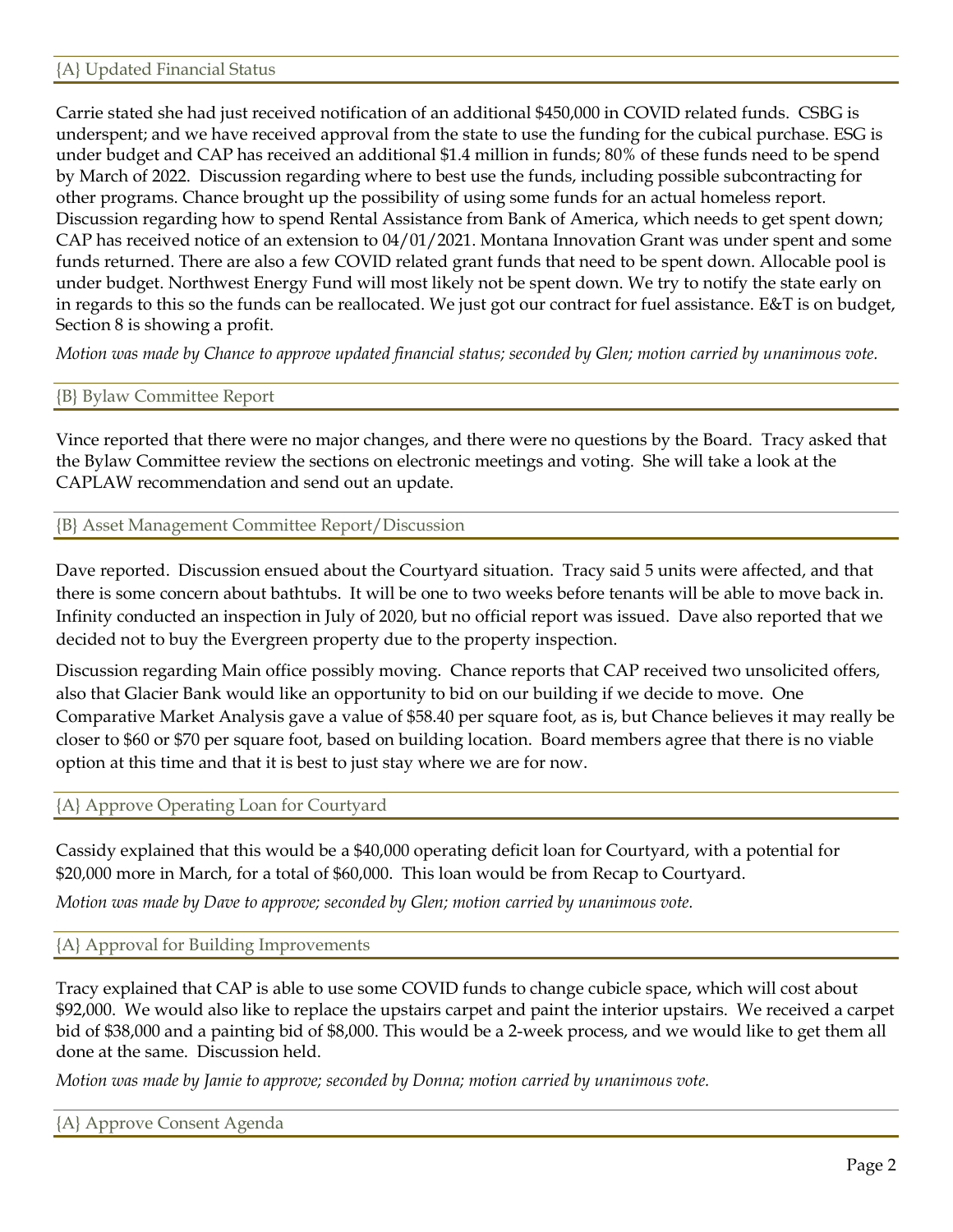## Consent Agenda report prepared by Cassidy; some discussion about Letters of Engagement.

*Motion was made by Jamie to approve; seconded by Dave; motion carried by unanimous vote.*

#### {A} CHDO Application Approval

There was discussion regarding board member designations, as well as the still-open board member seat in Sanders County. Jamie mentioned that perhaps offering a laptop computer, along with the possibility of attending meetings via Zoom, will make it easier to recruit someone. Tracy agreed to post the opening on the web and in the Sanders County paper.

*Motion was made by Jamie to approve; seconded by Glen; motion carried by unanimous vote.*

#### {B} Questions on Program Reports

There was discussion about Energy Assistance. Tracy states there will be a funding increase for weatherization if the new stimulus package passes. There was a decrease in CRF's for heating replacements, primarily due to Weatherization's strict adherence to guidelines. Right now, CAP is doing okay

#### {B} Agency Personnel Status

Tracy reports that the only layoffs have been in LIEAP, and that CAP is fully staffed at this time. Kathleen has been moved from LIEAP to Admin.

#### {B} Update on Poor People Campaign

Tracy reports that she attended a virtual meeting of the Poor People Campaign, and that CAP has decided to assist our local group with resources, referrals, etc.

#### {D} Board Strategic Plan Review

Discussion regarding the Board Strategic Plan, which needs to be reviewed yearly. Tracy asked the board to provide updates via email and she will place the item back on the agenda for the April board meeting.

#### {D} Board Agenda and Meeting Format

Discussion regarding how the agenda and meeting format are being handled. The members agree that the virtual meetings are helpful, but Vince and others did stress that while using the OWL program, speakers need to remember that only one person should talk at a time, otherwise there is a lot of noise interference and other members are not able to hear what is being said. Chance said that due to the ongoing COVID situation, we will most likely have to conduct some virtual meetings through 2021, while looking forward to in-person meetings in 2022. The board liked the current format for the agenda and stated that if more information is needed, members can ask during the meeting. Chance suggested that we add a time to the end of the meeting for open discussion.

{C} Board Consensus on ED Timesheets

### Review and approval by Chance.

### {A} Board Approval for ED Travel